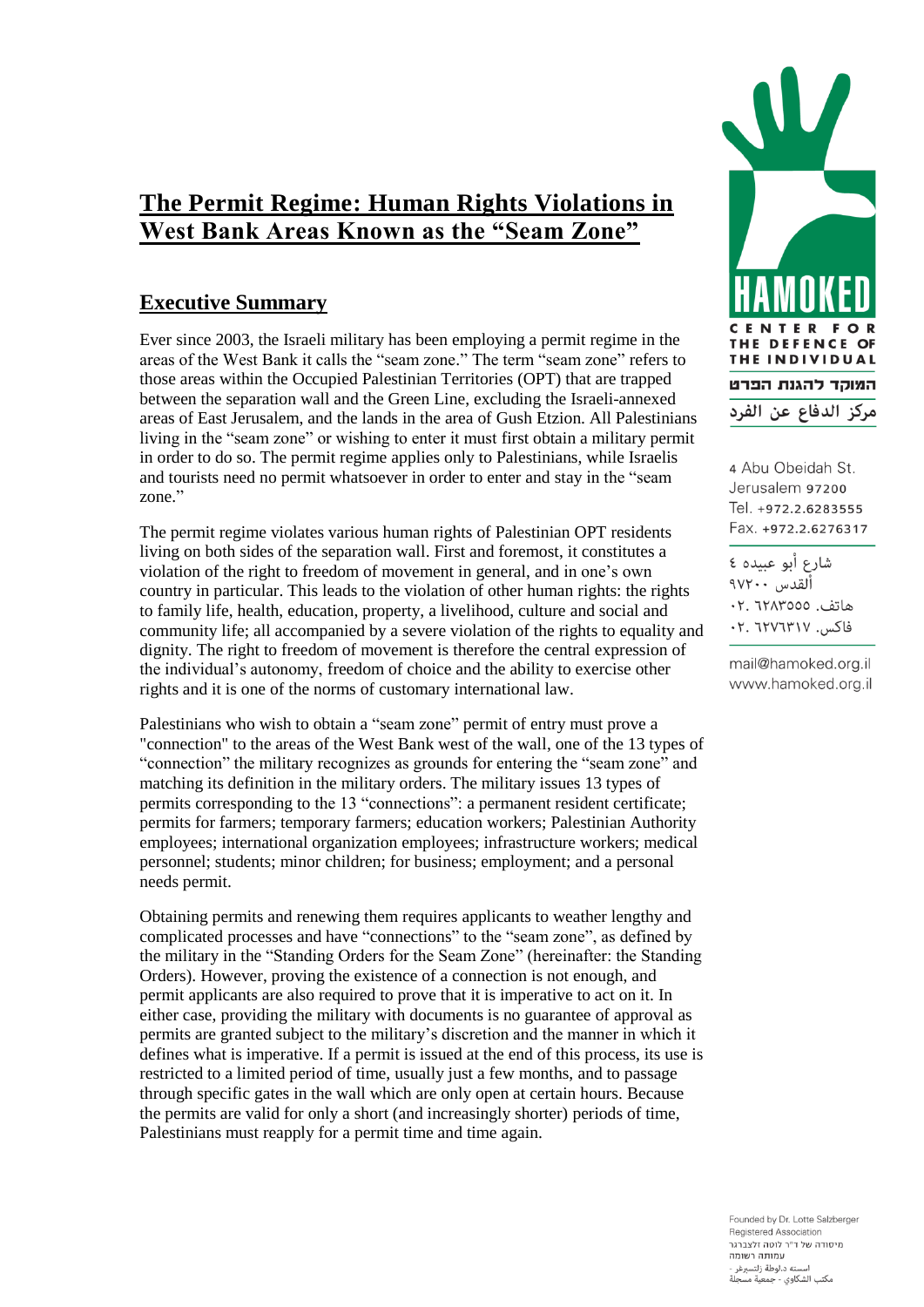The human rights violations caused by the permit regime have a destructive effect. They lead to creeping dispossession of West Bank residents from their land under the cover of a bureaucracy that operates pursuant to military law with the Israeli Supreme Court's seal of approval, yet, in breach of a number of norms accepted in both Israeli and international law. Moreover, the manner in which the military implements the permit regime denies Palestinians – those living in the "seam zone" as well as those wishing to enter it for various purposes – any possibility of leading a normal life. In the "seam zone," mundane, everyday activities run up against the brick wall of military bureaucracy. The need to obtain the military's approval in order to continue one's daily routine results in severe harm to Palestinian residents' fabric of life. Evidence of the severe harm the permit regime causes to the Palestinian population, particularly to farmers who require a permit to work their land in the "seam zone", has mounted over the years.

The restrictions imposed by the military on entry into the part of the West Bank that is located beyond the wall and the complicated bureaucracy it requires Palestinians to endure, inevitably lead to a dramatic decline in the number of Palestinians permitted to be present in the "seam zone" and also to the transformation of this area. Decreased Palestinian presence in the area as a result of Israel's policy has serious, apparent and immediate consequences: the Palestinians who live in the "seam zone" are physically separated from the rest of the population of the West Bank, leading to their economic, familial, social, cultural and professional isolation from the rest of their society. Another consequence of the regime is a sharp decrease in cultivated farmland in the "seam zone", which severely harms the residents of about 150 West Bank villages and communities whose farmland has been cut off by the wall.

In November 2003, HaMoked petitioned the High Court of Justice, or HCJ, requesting it to invalidate the route of the wall running through the West Bank, and the permit regime imposed in the "seam zone." An additional petition on this matter was filed in 2004 by the Association for Civil Rights in Israel. In April 2011, the HCJ dismissed both petitions (which had been amended to focus on the permit regime following previous judgments). In so doing, the Court effectively legitimized the obligation the military imposes on Palestinians, and Palestinians only, to obtain a permit in order to be in their homes and lands. The justices did state that the permit regime inflicts severe harm on the Palestinian population, but expressed their hope that this was a "temporary situation which results from a temporary harsh reality." Nonetheless, the petitions were dismissed subject to minor changes to the military orders.

This report seeks to shed light on the reality behind the permit regime and to expose the daily operation of this destructive bureaucratic mechanism. Despite certain changes made to the regime in order to mitigate the burden on Palestinians who seek "seam zone" permits, the permit regime remains a blanket ban on movement based on nationality. Using the narrow openings still left in this regime requires applicants to stand firm, and repeatedly weather lengthy, Sisyphean procedures that culminate in the granting of short-term permits with limited usability and subject to the strict conditions stipulated by the military.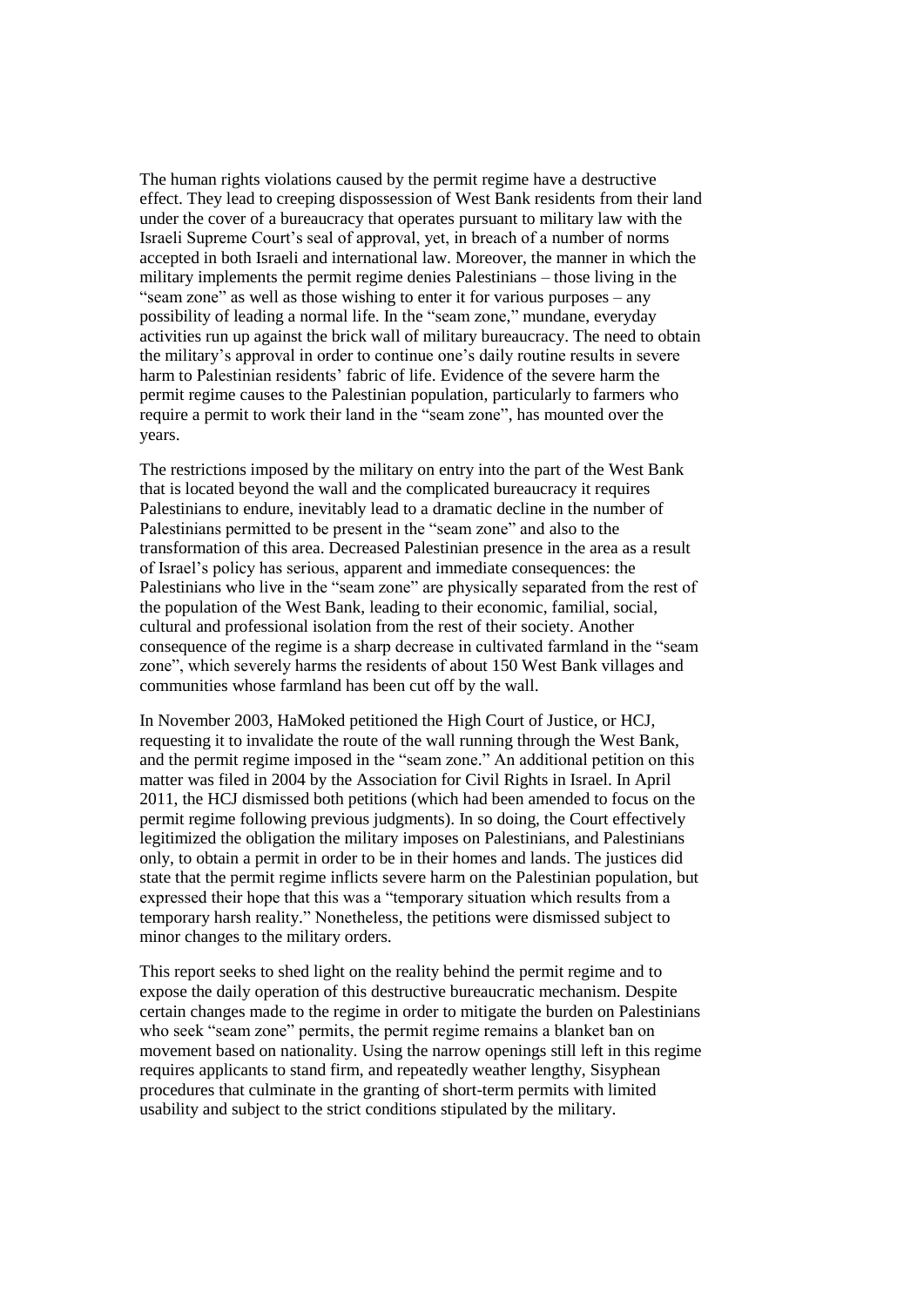### **The bureaucratic-legal procedure**

Ostensibly, obtaining a "seam zone" permit is a simple process: Palestinians who are interested in entering the parts of the West Bank that are located between the separation wall and the Green Line must file an application with the military. If rejected, they may file an appeal and their matter will be heard by a military committee. If the committee also rejects the application, they may petition the HCJ. In reality, however, this straightforward description conceals a grueling bureaucratic process which requires significant amounts of time and money, a process composed of complicated and intricate military working protocols which often render the entire endeavor impossible.

Filing an application for a "seam zone" permit requires Palestinians to be thoroughly familiar with the military orders (issued in Hebrew only): where to file the application, what type of permit to request, what documents to attach, etc. Even when the application is filed in accordance with the provisions of the Standing Orders, the military may take weeks to respond, during which applicants may not enter the "seam zone". When answers are finally given, about a quarter of the applicants discover that the military has not approved their application.

All permits issued for the "seam zone" are temporary: the longest lasting is granted for two years, but most are given for much shorter periods of time – one to three months at most. By limiting the validity period of the permits, the military forces Palestinians to renew their "seam zone" permits time and again through a process designed to be lengthy in the first place and during which applicants are prevented from entering their lands. In addition to this, the bureaucratic apparatus and the many obstacles it puts in the way of applicants lead to many applications being rejected out of hand, refused without explanation, or left unprocessed altogether.

Residents who wish to pursue their rights after the military has rejected their application must embark on yet another lengthy process – an appeal. In essence, the appeal is no more than an application to convene a hearing committee  $-a$ military committee, which, if the process were followed properly, would have convened before the rejection was issued. Because of the applicants' lack of familiarity with the military orders, which are inaccessible, and the military's demand they arrive at the DCO in person to file the appeal, in most cases no appeal is filed at all. Thus, of 33,746 applications for permits that were denied between 2007 and 2010, only 959 applicants were ultimately summoned to a hearing committee – less than 3%!

The DCO is required to convene the hearing committee within a month from the date on which the appeal was filed. This period of time significantly extends the entire process, especially considering the fact that in many cases, a hearing is not scheduled even within this liberal schedule. In addition, notices of the date of the hearing often fail to reach their destination and most individuals summoned to a hearing do not know they have been summoned. Figures provided by the State indicate that between 2007 and 2010, of the 959 individuals who were summoned to a hearing, only 282 appeared – 29%.

And so, only 0.008% of the permit applications rejected during this period of time ultimately reached a hearing committee.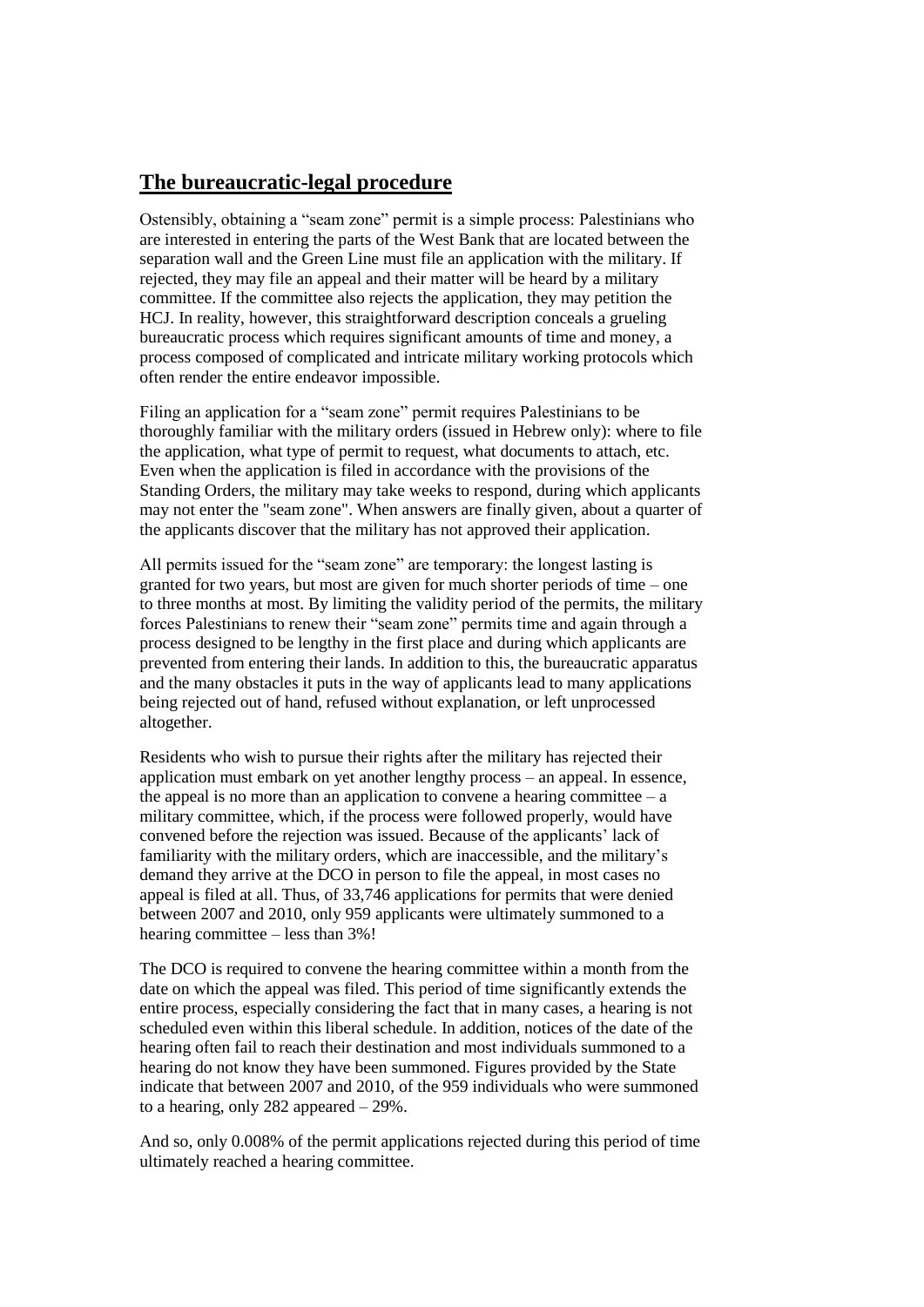The hearings are often meaningless sessions which do nothing to help overturn the rejection. The military asks unnecessary questions, to which is already knows the answers; lawyers acting as counsel to the applicants cannot participate in the hearings; and the minutes taken at the hearing – a rare occurrence in itself – are incomplete and inaccurate. Like the original rejection, the decision given following the hearing is unexplained, and rarely given in writing. Despite this, in 2007-2010, about half of the appeals which made it to a hearing committee, 133 of 282, resulted in the permit being granted.<sup>1</sup> In this context, it should be noted that the soldiers who participate in the hearing committee are the same soldiers who made the original decision to reject the application.

As shown, about 30% of the applications for "seam zone" entry permits are not approved, and as a result of the military bureaucracy, only a small fraction of these applications reaches a hearing committee – this, when almost half of the rejections which the DCOs themselves review in the appeal process are ultimately found to be unjustified! It is safe to assume that if the hearing were held as part of the initial review process, rather than only following rejection, the applications would have been approved in the first place.

Palestinians whose applications have been rejected by the hearing committee may petition the HCJ. HaMoked's experience indicates that in the absolute majority of the cases in which applicants petition against non-response or unlawful rejection of applications for "seam zone" entry permits, the petitioners are eventually granted the permits, whether as a result of a judicial decision or after the State retracts its position simply as a result of the petition having been filed. These proceedings needlessly cost both the petitioners and the courts significant amounts of time and money.

Though it is important to process permit applications expediently and effectively, and despite the HCJ's instruction on this issue, the military's processing of "seam zone" related applications and the time it takes it to do so are inconsonant with the needs and rights of Palestinians who wish to arrive at the part of the West Bank located beyond the wall. Since it is impossible to know if an application will be approved, rejected or even reviewed, Palestinians who need permits have to assume that in order to follow procedures in a manner that would allow them to petition the Court if need be, they must file each application two and a half months ahead of time. However, the military does not allow filing applications so long in advance. In addition, this complicated and time consuming mechanism offers no real solution for individuals who file applications for "seam zone" entry permits due to an unexpected event or an urgent need.

The process of obtaining a permit to enter the "seam zone" takes time, patience and often money and culminates in a permit which is not only time limited but also, as demonstrated in the report, restricted for use in certain places, for certain needs and on certain days and times. These permits are also under the constant threat of revocation or confiscation by a mechanism which appears to be arbitrary, at least prima facie. Not all Palestinians who require "seam zone" permits have the mental and material resources necessary to go through the entire process, and,

1

<sup>&</sup>lt;sup>1</sup> The figures are taken from HCJ 9961/03 **HaMoked: Center for the Defence of the Individual v. Government of Israel**, State's Notice, July 30, 2009, Art. 20 and Exhibit R/44; and from Letter of the Civil Administration Public Liaison Officer to ACRI, April 4, 2011. The figures for 2009 cover January to June only.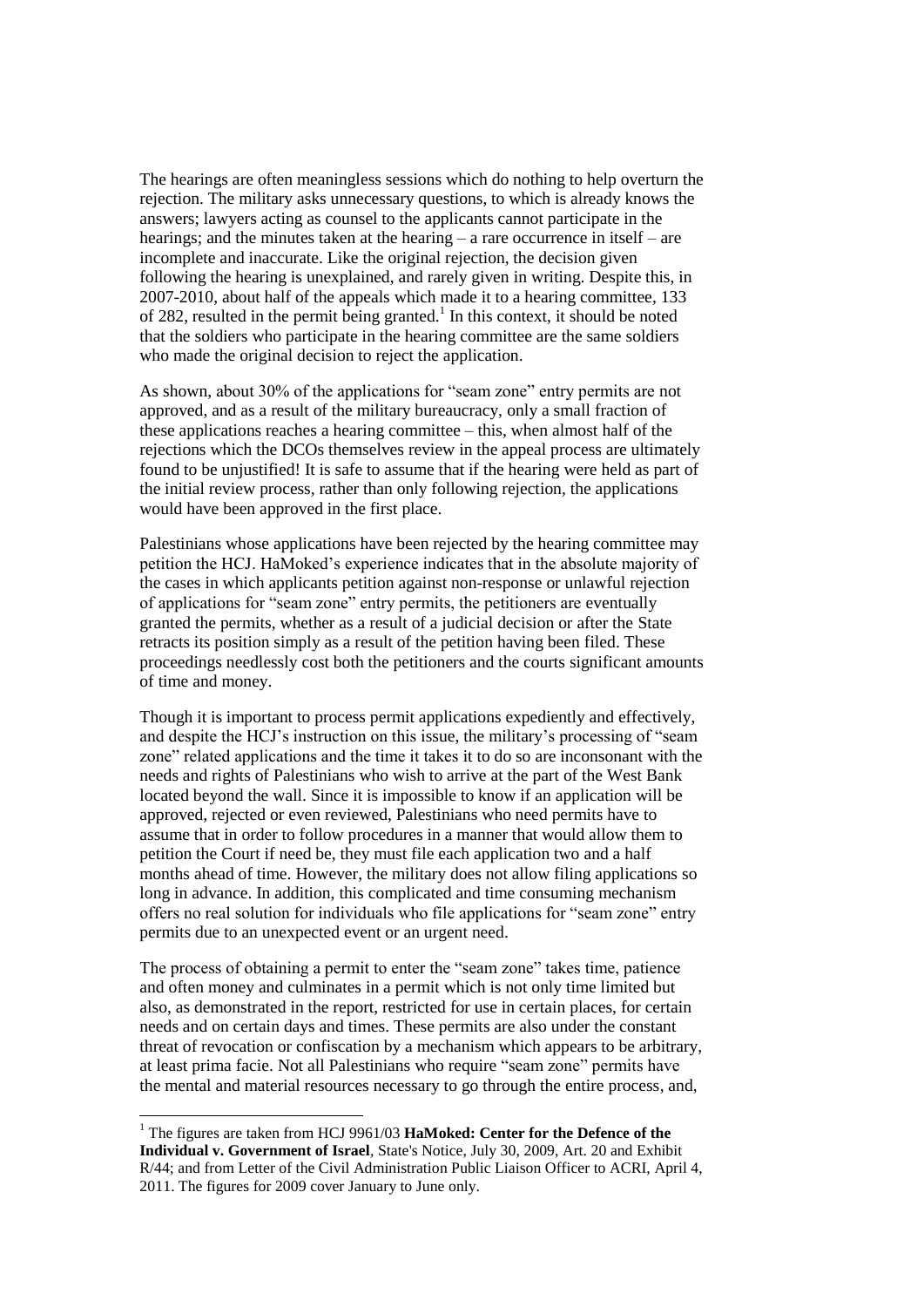as the figures provided by the State demonstrate, many – to their detriment – despair and give up their right to enter the "seam zone."

#### **The permit regime and its consequences**

International law presumes that people may be found anywhere in their country, and it is only in exceptional circumstances that this right may be restricted and only for a limited period of time. The permit regime reverses this premise and determines that Palestinians who wish to be present in the part of the OPT known as the "seam zone" must prove a special "need" that would justify granting this wish, and the ability to prove this "need" is subject to the manner in which the military defines and recognizes it.

The limited validity periods of the permits, the bureaucratic complexity and the inherent arbitrariness of the military system do not allow Palestinians to make long term plans. As previously stated, the permit regime particularly harms Palestinian farmers who, due to the restrictions imposed on them, are unable to effectively plan the agricultural cycle and use their land throughout the year. As a result, many avoid growing profitable crops which require maintenance year round. The violation of Palestinians' right to freedom of movement in their own country results in severe harm to local agriculture – a decline in yield and yield quality – and family feuds over the right to get a permit. Moreover, because of the great difficulty in navigating through the permit regime, many Palestinians relinquish their right to access land located inside the West Bank but beyond the wall. In these cases, it is not just the farmers' livelihoods that are in jeopardy, but also their rights to their property. Under Israel's interpretation of the law applicable to the OPT, "unregulated land" – which accounts for most of the land in the West Bank – that has not been cultivated for three years may turn into "state land". This is one of Israel's primary methods of procuring land reserves for settlement construction and expansion.

The military's requirement that Palestinians travel between the "seam zone" and the rest of the West Bank through specific gates in the separation wall makes matters worse, particularly considering the fact that, despite undertakings made to the Court as part of the general petitions against the permit regime, Israel does not allow Palestinian permit holders to enter and exit through the gates according to their needs. Thus, farmers whose land is located in the "seam zone" are stranded on the other side of the wall until their gate reopens and Palestinians who live beyond the separation wall must return home before the gate closes. The limited opening hours of the gates affect the usability of the permit and the manner in which routine lives are lived in the "seam zone", including the ability to maintain a family life, make a living, farm and receive health, education and welfare services, or assistance in emergencies.

In fact, "seam zone residents" are under constant quasi-curfew. The military intrusively monitors all their movements and their homes have turned into cages, where they remain trapped for fear that if they leave they will not be able to return. Naturally, many are reluctant to marry "seam zone residents" and the latter hesitate to leave their homes and move to live with their spouses on the other side of the wall. Those who do marry "seam zone residents" must either give up the notion of having a shared life with their spouses or willfully choose to enter the